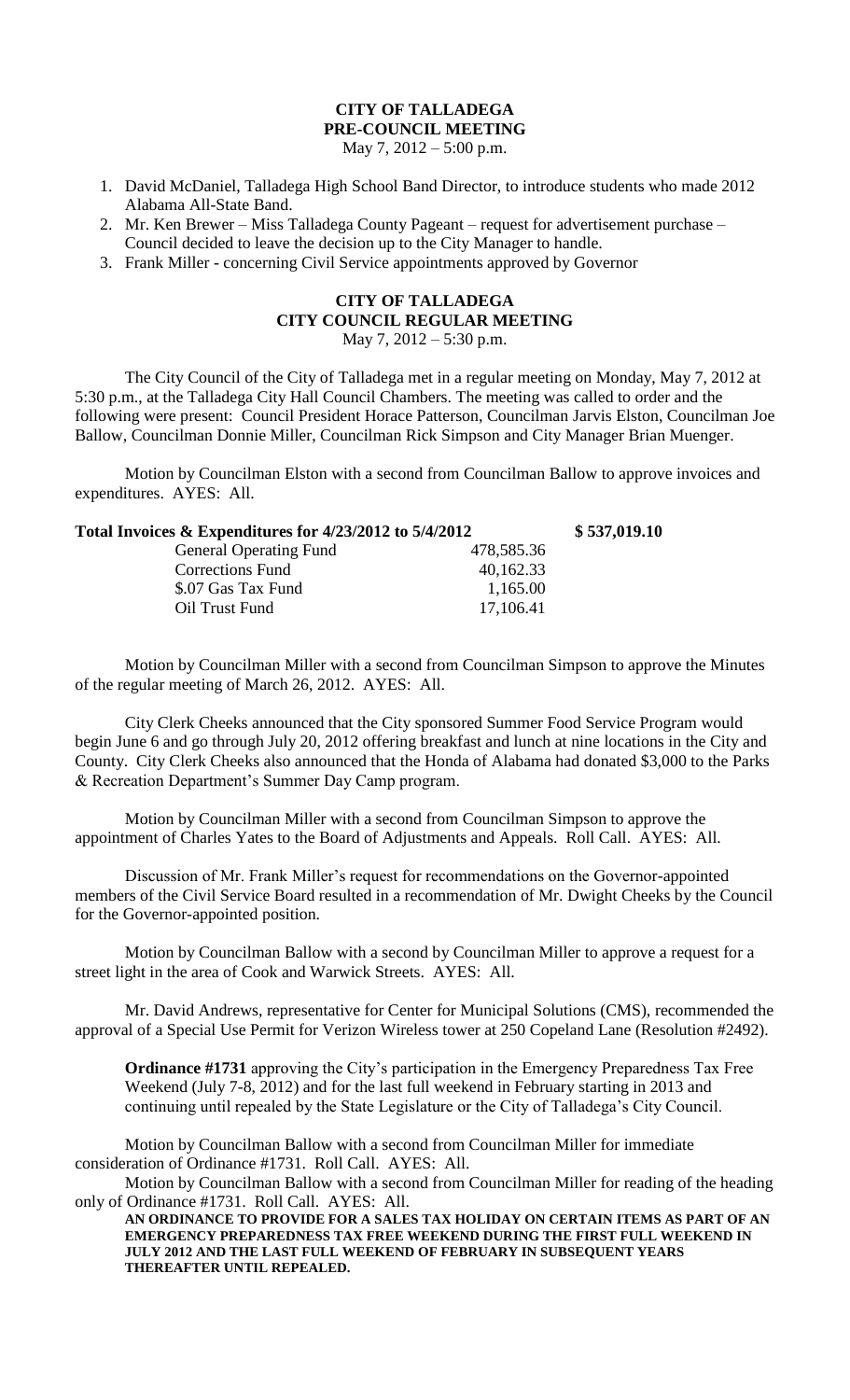Motion by Councilman Miller with a second from Councilman Ballow to adopt Ordinance #1731. Roll Call. AYES: All.

**Resolution #2484** approval for allocating 11% matching funds (\$45,000) for the 2012 Community Development Block Grant (CDBG) project for drainage improvements in the Frazier's Farm neighborhood.

**Resolution #2485** approving a contract with Metro D Construction for the Ritz Theatre HVAC project at a total cost of \$107,296.

**Resolution #2486** approving a PrePact Agreement with Trane for the Ritz Theatre HVAC project at a total cost of \$48,457.

**Resolution #2487** approving a contract with Pyrotecnico for the 4<sup>th</sup> of July fireworks display for a total cost of \$9,350.

**Resolution #2488** approving an agreement with T.A.E. for a performance at the 4<sup>th</sup> of July City Celebration at Veterans' Park for a total cost of \$1,600.

**Resolution #2489** approving a Change Order for the Bemiston Recreation Center Re-roofing project with Standard Roofing of Pelham, Alabama to modify the final contract amount to \$115,544 (a reduction of \$3,666 from the original contract).

**Resolution #2490** approving a contract for purchase of three 2012 Ford F350 Crew Cab trucks from Ben Atkinson Motors of Tallassee, Alabama for a total cost of \$105,744.

**Resolution #2491** approving the surplus of three vehicles.

**Resolution #2492** approving a Special Use Permit to Verizon Wireless for modification to an existing telecommunication tower located at 250 Copeland Lane.

Motion by Councilman Miller with a second from Councilman Ballow to approve Resolutions #2484 through #2492. Roll Call. AYES: All.

Motion by Councilman Elston with a second by Councilman Ballow to approve invoices and expenditures for the Water Department. AYES: All.

| Water Department Expenditures for 4/25/12 to 5/3/2012 |            | \$237,636.65 |
|-------------------------------------------------------|------------|--------------|
| <b>Operations</b> Fund                                | 144,957.48 |              |
| Revenue                                               | 92,679.17  |              |

City Council meetings for June 2012 were set for the  $11<sup>th</sup>$  (Monday) and the  $25<sup>th</sup>$  (Monday).

City Manager Muenger updated the Council on the request by Talladega College for the donation of the Duncan-Pinkston Park area and adjoining Westside buildings. These properties, owned by the City and the City Board of Education, did not qualify as property that could be surplused as they still had a public use. Also, even if the properties could be surplused they could not be donated to a private institution such as Talladega College. Therefore, a counter offer was made to Talladega College that these properties could be leased but that the ownership would remain with the City.

City Manager Muenger informed the Council of the steps being taken by the Finance Department to comply with the e-verification required as of April 1, 2012 by the Alabama Legislature. Manager Muenger also informed the Council of a conversation with an ALDOT engineer who stated that weather permitting the bypass may be paved in July. The traffic control at the intersection of the bypass and Highway 77N is a four-way stop with discussion of possibly being a two-way stop. There was some discussion of this possibility and concern over the safety of such a traffic control situation. It was agreed that a warrant study would need to be done as soon as possible and that letters of concern should be forwarded to all involved agencies.

Mayor Barton commented on the Carpenters for Christ work to be done at the First Baptist Church. The Mayor also mentioned the Commencement at Talladega College scheduled for the upcoming Sunday and a band concert of Talladega High School and Zora Ellis Middle School bands tomorrow night at 7:00 pm.

Councilman Miller commented that a citizen in Forest Hills was still running an outside hose in order to continue to have good water quality. Director Thomerson stated that some cloudiness is to be